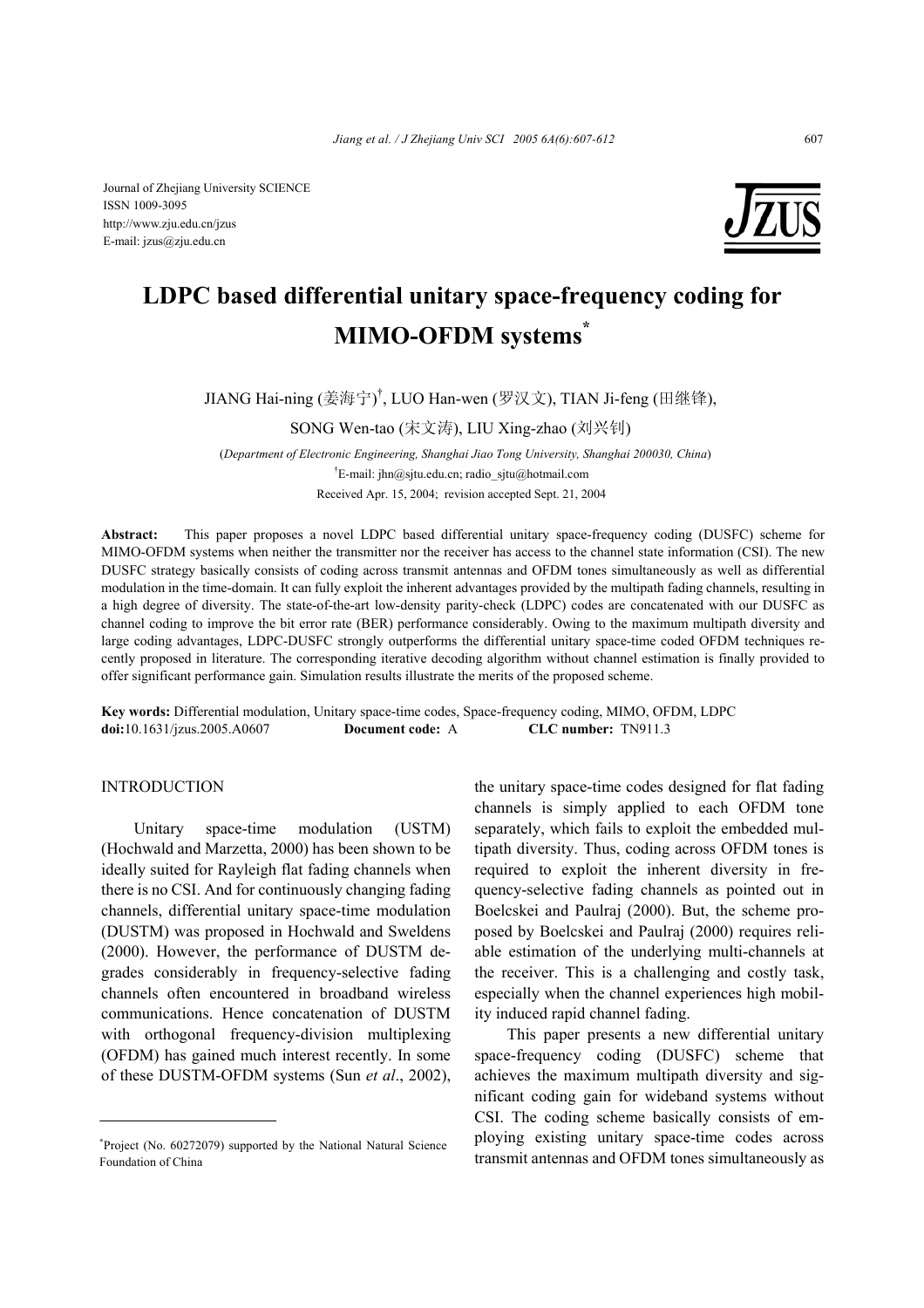well as differential modulation between two adjacent OFDM blocks, which will therefore be called differential unitary space-frequency coding (DUSFC).

From the perspective of information theory, it is necessary to apply channel coding to further approach the channel capacity limit. Recently, the state-of-the-art LDPC codes whose performance is close to the Shannon limit, have attracted much attention. In this paper, LDPC codes are concatenated with our proposed DUSFC-OFDM system as channel coding to improve the BER performance significantly. It outperforms existing differential unitary space-time coded OFDM techniques (Sun *et al*., 2002) considerably and enjoys high coding advantages, which is confirmed by corroborating simulations.

# NOTATION AND SYSTEM DESCRIPTION

We consider a communication link over frequency-selective multipath fading channels with  $M_T$ transmit antennas and  $M_R$  receive antennas.  $N_C$  denotes the number of OFDM tones. Let  $x^n[k]$  denote the transmitted data symbol on the *k*th tone of the *n*th OFDM block. The MIMO-OFDM system's input-output relationship can be expressed as

$$
y^{n}[k] = H^{n}[k]x^{n}[k] + N^{n}[k], \quad k=1, 2, ..., N_{C}
$$
 (1)

where  $H^n[k] = \sum_{n=1}^{L-1} h^n[l] e^{-j2\pi kl/N_c}$ 0  $^{n}[k] = \sum_{l}^{L-1} h^{n}[l] e^{-j2\pi kl/N_c}$ ; *l*  $H^{n}[k] = \sum_{l}^{L-1} h^{n}[l] e^{-j2\pi}$  $=\sum_{l=0}^{n} h^{n}[l] e^{-j2\pi kl/N_c}; \quad h^{n}[l]$  is the

time-domain channel impulse response; *L* denotes the number of non-zero resolvable taps; and  $N^n[k]$  is the complex-valued additive white Gaussian noise with mean zero and variance  $N_0/2$  per dimension.

Our design of differential unitary space-frequency coding (DUSFC) involves designing the codeword *X* of size  $N_{\rm C} \times M_{\rm T}$ . However,  $N_{\rm C}$  is typically large in practice. Thus we will adopt subcarrier grouping (SG) (Liu *et al.*, 2002) to reduce the dimensionality and facilitate the encoding and decoding process. First we assume the number of subcarriers satisfies that:  $N_C = L \times Q$ , where *Q* is a certain positive integer denoting the number of subgroups. Let *kg*={*g*, *Q*+*g*, 2*Q*+*g*, …, (*L*−1)*Q*+*g*} (*g*=1, 2, …, *Q*) represent the index set of *L* subcarriers within each subgroup *g*. Then we split the  $N_c \times M_T$  codeword X into *Q* subgroups with equal size of  $L \times M_T$  by defining the diagonal matrix

$$
X_{g} = \text{diag}\Big[x_{1}[1], x_{2}[2], \cdots, x_{M_{T}}[L]\Big], g=1, 2, ..., Q \quad (2)
$$

Accordingly, the MIMO-OFDM system described by Eq.(1) can be divided into *Q* subsystems

$$
Y_g = X_g H_g + N_g, \qquad g = 1, 2, ..., Q \tag{3}
$$

where 
$$
\boldsymbol{H}_{g} = \begin{pmatrix} H_{11}[1] & \cdots & H_{1M_{R}}[1] \\ \vdots & \ddots & \vdots \\ H_{M_{T}1}[L] & \cdots & H_{M_{T}M_{R}}[L] \end{pmatrix}; \quad \boldsymbol{Y}_{g} = [\boldsymbol{y}[1],
$$

 $\mathbf{y}[2], ..., \mathbf{y}[L]$ <sup>T</sup>,  $\mathbf{y}[k] = [y_1[k], ..., y_{M_R}[k]]$ <sup>T</sup>;  $N_g$  is

defined similarly as in  $Y_g$ ; *g* denotes the *g*th subgroup. Since in the following we performing DUSFC only across a subgroup of tones defined by *kg*, we will drop the subgroup index *g* for simplicity. Through subcarrier grouping, we split the set of generally correlated subchannels into subsets of independent subchannels. Thus, the information is distributed onto parallel subcarriers that are with independent fading, resulting in a high degree of diversity.

# DIFFERENTIAL UNITARY SPACE-FREQUENCY CODING (DUSFC)

## **Scheme description**

In conventional DUSTM systems, the unitary space-time modulator maps the information symbols into unitary constellation matrices  $U$  of size  $T \times M_T$ . The signals in  $U$  are transmitted from  $M<sub>T</sub>$  transmit antennas during the *T* consecutive time slots. In our DUSFC scheme, however, we treat each time slot as an OFDM tone. Then these unitary matrices are transmitted through  $M_T$  transmit antennas over *T* different OFDM tones. Fig.1 depicts the block diagram of our proposed differential unitary space-frequency coding (DUSFC) scheme. Thus, our DUSFC can be viewed as a MIMO-OFDM system modeled in Eq.(3) which employs unitary space-frequency codes across *L* OFDM tones with differential modulation between two adjacent OFDM blocks. At the *n*th OFDM block, the coded signal is denoted as  $X_n$ , which is a matrix of dimension  $L \times M$ <sub>T</sub>. By differential transmission, we have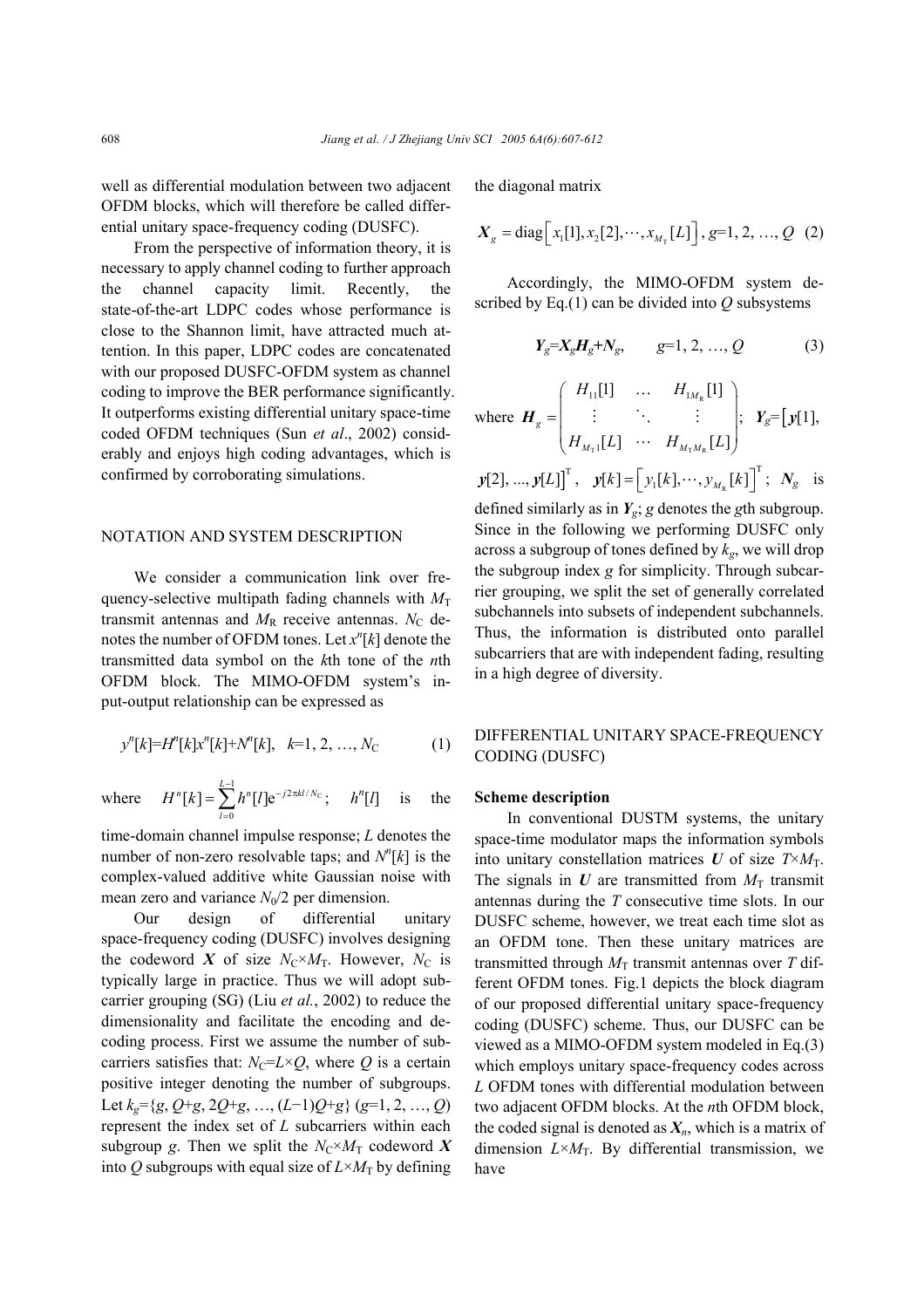$$
X_n = U_n X_{n-1} \tag{4}
$$

with  $X_0=I$ . Specifically the unitary matrix  $U_n$  is space-frequency modulated, and forms a group of  $L \times L$  unitary and diagonal matrices  $\psi$  with cardinality |*ψ*|, i.e.

$$
\psi = \left\{ \boldsymbol{U}_p \mid \boldsymbol{U}_p^{\mathrm{H}} \boldsymbol{U}_p = \boldsymbol{I}, p = 1, 2, \cdots, |\psi| \right\}.
$$

Superscript H denotes conjugate transpose.



Fig.1 Block diagram of DUSFC scheme

The channel is assumed to be constant during two adjacent OFDM blocks. At the receiver, the received  $L \times M_R$  signal matrix  $Y_n$  at the *n*th OFDM block obeys

$$
Y_{n} = U_{n} X_{n-1} H + N_{n}
$$
  
=  $U_{n} Y_{n-1} - U_{n} N_{n-1} + N_{n}$   
=  $U_{n} Y_{n-1} + \tilde{N}_{n}$  (5)

where  $\tilde{N}_n = N_n - U_n N_{n-1}$  is an  $L \times M_R$  equivalent noise matrix. Hence, the differential demodulation of  $U_n$ can be done by the maximum-likelihood (ML) detector

$$
\hat{U}_n = \arg \max_{U \in \psi} \text{Retr}\{Y_{n-1}Y_n^H U\}
$$

$$
= \arg \min_{U \in \psi} \|Y_n - UY_{n-1}\|^2 \tag{6}
$$

where  $\|\cdot\|$  denotes the Frobenius norm. Clearly,  $U_n$ can be decoded from the two-fold observations of  $Y_n$ and  $Y_{n-1}$  without CSI.

#### **Performance analysis**

In the following, we analyze the pairwise error probability (PEP) of this MIMO-OFDM system with DUSFC. Assuming equal transmitted power at all transmit antennas, using the Chernoff bound, the PEP

of transmitting *U* and deciding in favor of another unitary constellation matrix  $U'$  at the receiver is upper bounded by

$$
P(\boldsymbol{U} \to \boldsymbol{U}') \leq \left\{ \frac{1}{\prod_{i=1}^{r(G)}} \left[ 1 + \frac{\gamma \lambda_i(\boldsymbol{G})}{8M_\mathrm{T}} \right] \right\}^{M_\mathrm{R}} \tag{7}
$$

where  $\gamma$  is the signal-to-noise ratio (SNR) per receive antenna;  $G=(U-U)^{H}(U-U)$ ; *r*(*G*) stands for the rank of  $G$ ;  $\lambda_i(G)$  is the nonzero eigenvalue of  $G$ . Assuming  $\gamma$  is high enough, the pairwise error probability (PEP) can be further upper bounded by

$$
P(\boldsymbol{U}\to\boldsymbol{U}')\leq\left[\frac{1}{2}\prod_{i=1}^{r(G)}\lambda_i(\boldsymbol{G})\right]^{-M_{\rm R}}\left[\frac{\gamma}{4M_{\rm T}}\right]^{-M_{\rm R}r(\boldsymbol{G})}\tag{8}
$$

Following (Tarokh *et al.*, 1998) we define the diversity gain  $D_{\rm g}$  and the corresponding coding gain *C*g as

$$
D_g = \min_{\forall U, U' \in \psi} r(G) \tag{9}
$$

$$
C_g = \frac{1}{2} \min_{\forall U, U' \in \mathcal{W}} \left[ \det(G) \right]^{1/r(G)} \tag{10}
$$

where the minimization is taken over all possible pairwise errors. So far, based on the PEP analysis of our DUSFC system we have obtained two important performance metrics: the diversity gain and the coding gain. These results provide some implications on the design principle of *U*. First,  $\forall U \neq U' \in \psi$ , *G* should have full rank to maximize the diversity gain. Since  $\psi$ is a finite group of unitary and diagonal matrices, we only need to design *U*−*U*′ to have full rank for all possible pairwise errors. Second, ∀*U*≠*U*′∈ψ,  $\min_{\forall U, U' \in \mathcal{U}} \left[ \det(G) \right]$  should be maximized to achieve the maximum coding gain. Based on the design principle similar to this, the detailed construction of the unitary and diagonal matrix group  $\psi$  was well documented by Hochwald and Sweldens (2000), so we will simply use the constellations in that paper.

# LDPC-DUSFC SCHEME

#### **LDPC codes**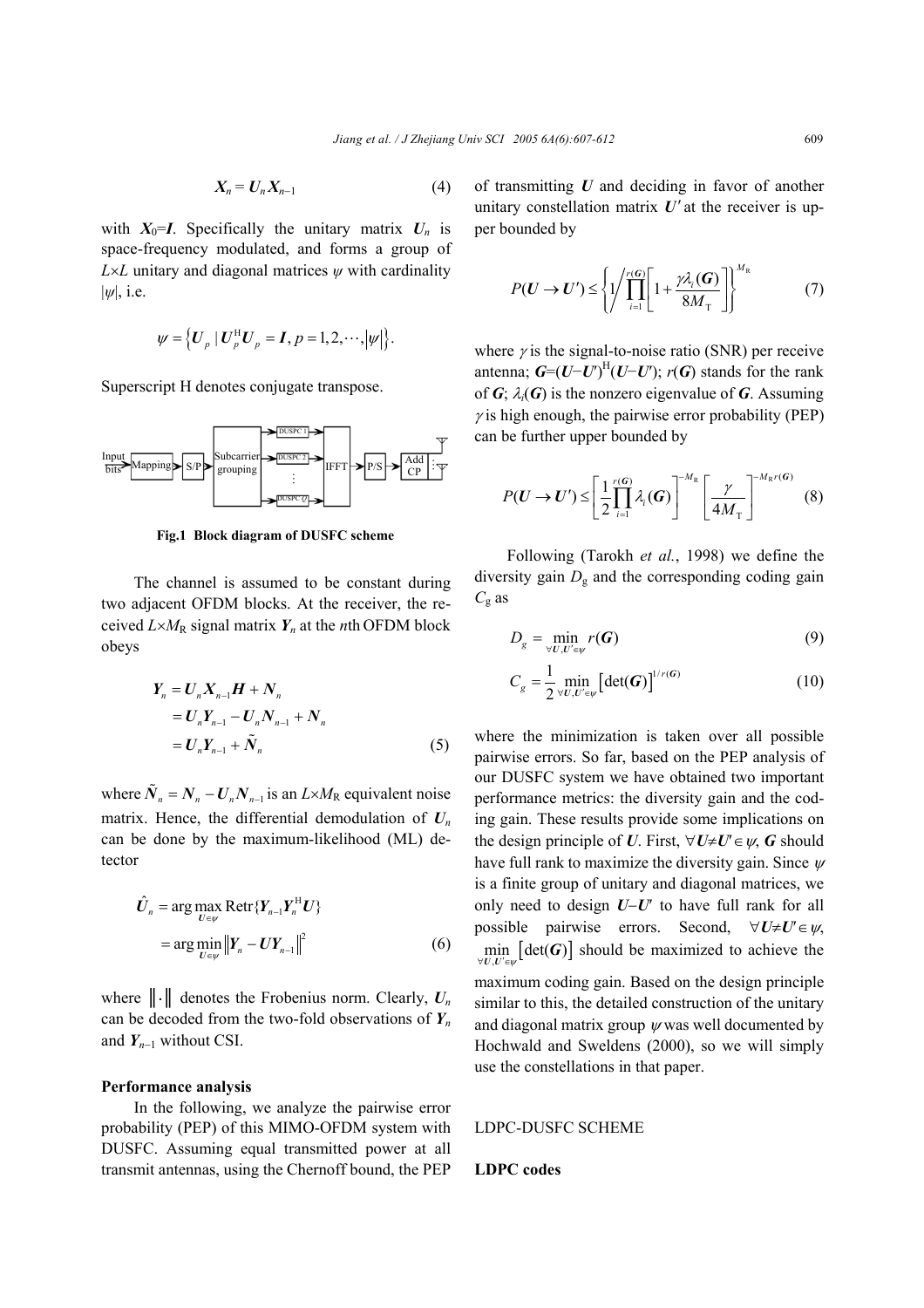Low-density parity-check (LDPC) codes were first proposed by Gallager (1962) and recently reexamined in (Mackay and Neal, 1996; Mackay, 1999), who showed that these codes achieved remarkable performance with iterative decoding that is very close to the Shannon limit (Mackay and Neal, 1996).

An LDPC code is a linear block code characterized by a very sparse parity-check matrix. The parity-check matrix  $H$  for an  $(n, k)$  LDPC code of rate  $R=k/n$  is an  $(n-k) \times n$  matrix. Both the number of 1's per column (column weight) and the number of 1's per row (row weight) are very small compared to the block length *n*. Apart from these constraints, the ones are placed randomly in *H*. An LDPC code concatenated with our proposed DUSFC system can improve the BER performance significantly. However, it also loses bandwidth due to the code rate of *k*/*n*. For practical systems, we can tradeoff the desirable performance with the bandwidth efficiency.

The algorithm used for LDPC decoding is a probability propagation algorithm known as the sum-product algorithm (SPA) or belief propagation (Mackay, 1999). It determines a posteriori probabilities for bit values based on a priori information, improving the accuracy of these calculations at each iteration. The initialization of SPA is important for LDPC decoding, whose task is to compute the likelihood ratio (LLR) of the received signal.

#### **Decoding algorithm for LDPC-DUSFC scheme**

In the transmitter, we employ finite-geometry LDPC codes (Kou *et al.*, 2001) using the parameters shown in Table 1. In the receiver, the received signal can be expressed by  $Y_n$  and  $Y_{n-1}$  as shown in Eq.(5). In order to perform the decoding, the LLR of code bits "1" and "0" for all the code bits corresponding to received signals should be computed. And then, SPA is used to decode iteratively. The algorithm for computation of LLR is as follows.

|  | Table 1 Parameters of finite-geometry LDPC code |  |
|--|-------------------------------------------------|--|
|  |                                                 |  |

| Code               | Type-I EG-LDPC |  |
|--------------------|----------------|--|
| n                  | 255            |  |
| k                  | 175            |  |
| $D_{\min}$         | 17             |  |
| Column weight      | 16             |  |
| Row weight         | 16             |  |
| Decoding algorithm | <b>SPA</b>     |  |

The received signals corresponds to log<sub>2</sub>|*ψ*| bits, where  $|\psi|$  denotes the cardinality of group  $\psi$ . We denote the transmitted bits as  $\mathbf{b} = (b_1, ..., b_l, ..., b_{\log_l |\psi|})$ . The log-likelihood for the *l*th bit in *b* is given as

$$
L(b_i) = \log \frac{\Pr[b_i = 1 | Y_{n-1}, Y_n]}{\Pr[b_i = 0 | Y_{n-1}, Y_n]}
$$
\n(11)

which can be further written as

$$
L(b_i) = \frac{\sum_{b:b_i=1} \Pr[Y_{n-1}, Y_n, b \text{ is transmitted}]}{\sum_{b:b_i=0} \Pr[Y_{n-1}, Y_n, b \text{ is transmitted}]} \quad (12)
$$

Because  $\boldsymbol{b}$  is one-to-one mapped into  $\boldsymbol{U}$ , which can be denoted as  $U=F(b)$ , we get

$$
L(b_i) = \frac{\sum_{U:U=F(b),b_i=1} \Pr[Y_{n-1}, Y_n, U \text{ is transmitted}]}{\sum_{U:U=F(b),b_i=0} \Pr[Y_{n-1}, Y_n, U \text{ is transmitted}]} \tag{13}
$$

Assuming all the constellation points are equiprobable, Eq.(13) can be rewritten as

$$
L(b_i) = \frac{\sum_{U:U=F(b),b_i=1} \Pr[Y_n | Y_{n-1}, U]}{\sum_{U:U=F(b),b_i=0} \Pr[Y_n | Y_{n-1}, U]}
$$
(14)

Since

$$
Pr[Y_n | Y_{n-1}, U] = \frac{\exp\left\{-\text{tr}[\sum_{l}^{1} (Y_n - UY_{n-1})(Y_n - UY_{n-1})^H]\right\}}{\pi^{L \times M_R} \det^{M_R}(\sum)}
$$
(15)

where  $\sum$  is the variance matrix of  $Y_n$  with  $\Sigma = 2N_0 I$ ,  $L(b_i)$  can be derived as Eq.(16):

$$
L(b_{i}) = \log \frac{\sum_{U:U=F(b),b_{i}=1} \frac{E}{\pi^{L \times M_{R}} \det^{M_{R}}(\Sigma)}}{\sum_{U:U=F(b),b_{i}=0} \frac{E}{\pi^{L \times M_{R}} \det^{M_{R}}(\Sigma)}}
$$
(16)

where  $E=$   $\exp \left\{-\text{tr}[\sum^{-1}(Y_{n}-UY_{n-1})(Y_{n}-UY_{n-1})^{\text{H}}]\right\}$ 

Because  $Y_n$ ,  $Y_{n-1}$ ,  $U$  and  $\Sigma$  are all diagonal matrices, the computation of  $L(b_l)$  has low complexity.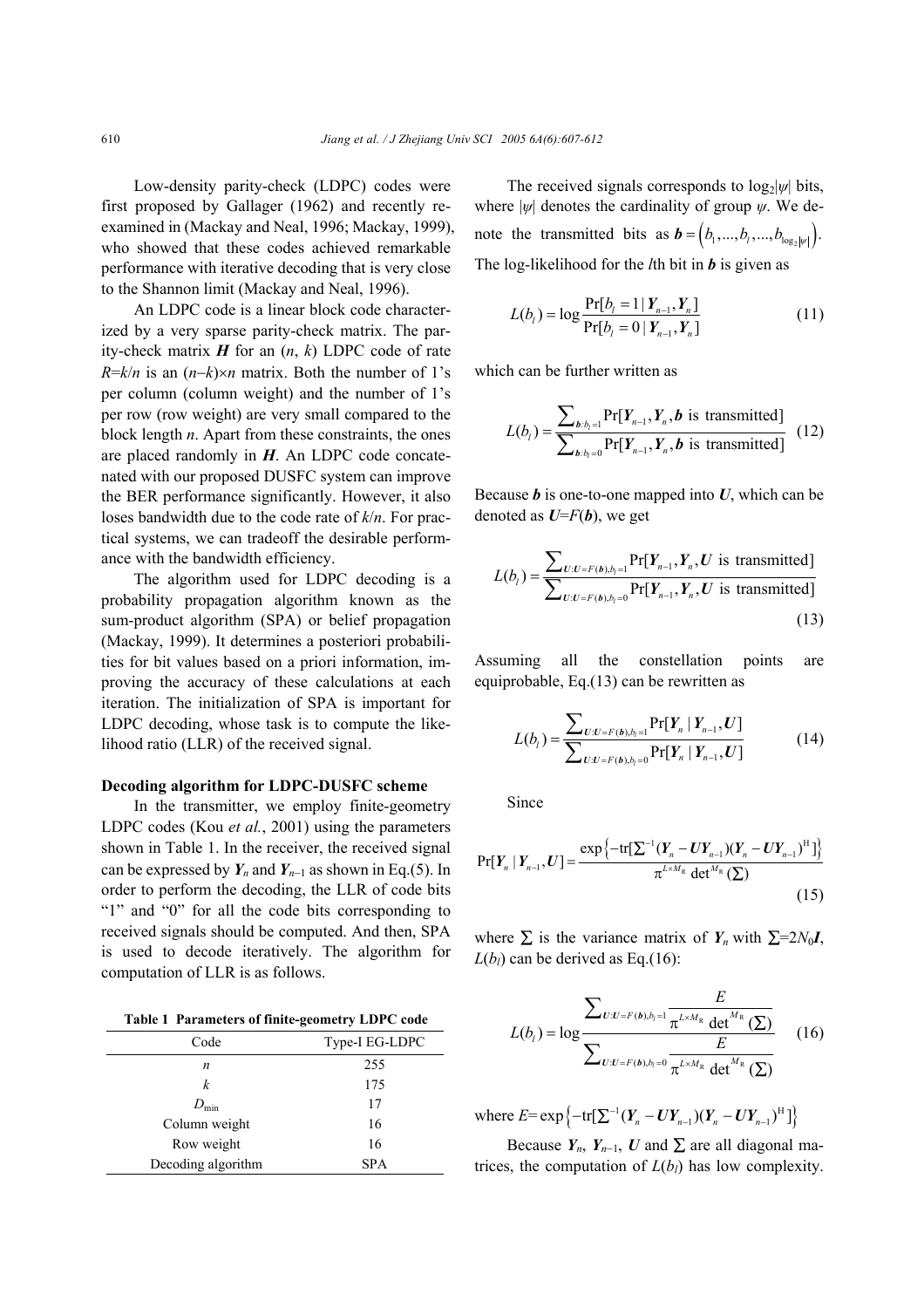After the derivation of  $L(b_l)$ , the iterative decoding is executed via SPA.

# SIMULATION RESULTS

We compared our DUSFC-OFDM to the existing DUSTM-OFDM scheme (Sun *et al.*, 2002) over frequency-selective fading channels with parameters:  $N_{\rm C}$ =48 and *L*=2, 4, whose performance is shown in Fig.2. BPSK modulation was adopted for both test cases. The optimal (4;1;1) group codes (Liu *et al.*, 2001) are employed for all the systems. For both frequency-selective fading channels (i.e. *L*=2, 4), DUSFC-OFDM outperformed DUSTM-OFDM considerably, especially at high SNR. The DUSFC-OFDM provided a gain of about 2 dB at a BER of  $10^{-3}$ , because the DUSFC-OFDM employs unitary space-frequency coding across OFDM tones, which can fully exploit the inherent frequency diversity. As we can also see, DUSFC-OFDM achieves higher diversity gain as the channel order *L* increases.



**Fig.2 Performance comparison for frequency-selective fading channels**

 Fig.3 shows the performance comparison of our LDPC-DUSFC-OFDM and DUSTM-OFDM scheme (Sun *et al.*, 2002) over time- and frequency-double selective fading channels with the normalized Doppler frequency  $F_dN_cT_s=0.01$ , 0.03, 0.05 and *L*=2, where  $F_d$  denotes the maximum Doppler frequency and *T*s denotes the period of one OFDM time block. When  $F_dN_cT_s$ =0.01, the LDPC-DUSFC-OFDM outperforms DUSTM-OFDM and provides a superior performance, at gain of about 6.5 dB at a BER of  $10^{-3}$ . When  $F_dN_cT_s=0.03$ , the improvement is up to 9 dB.

With  $F_dN_cT_s$  increasing, DUSTM-OFDM is largely affected by the Doppler spread and its performance degrades significantly, while our LDPC-DUSFC-OFDM is more tolerant to the Doppler spread and still has good performance. Therefore, the LDPC-DUSFC-OFDM scheme can achieve better BER performance than conventional DUSTM-OFDM, especially for high SNR, which indicates its robustness for the time- and frequency-double selective fading channels.



**Fig.3 Performance comparison for time- and frequency-double selective fading channels**

# **CONCLUSION**

The novel differential unitary space-frequency coded OFDM system proposed in this paper, when compared with the existing DUSTM-OFDM, significantly improves the BER performance by efficiently exploiting both the inherent frequency diversity and coding advantages. We also studied the concatenation scheme of low-density parity-check (LDPC) codes with our DUSFC-OFDM system and proposed a low-complexity non-coherent decoding algorithm. LDPC-DUSFC-OFDM system is robust for the time- and frequency-double selective fading channels, which was confirmed by corresponding simulation analysis.

#### **References**

- Boelcskei, H., Paulraj, A.J., 2000. Space-Frequency Coded Broadband OFDM Systems. Proc. IEEE Wireless Commun. Network Conf*.*, p.1-6.
- Gallager, R.G., 1962. Low density parity check codes. *IRE Trans. Inform. Theory*, **IT-8**:21-28.
- Hochwald, B.M., Marzetta, T.L., 2000. Unitary space-time